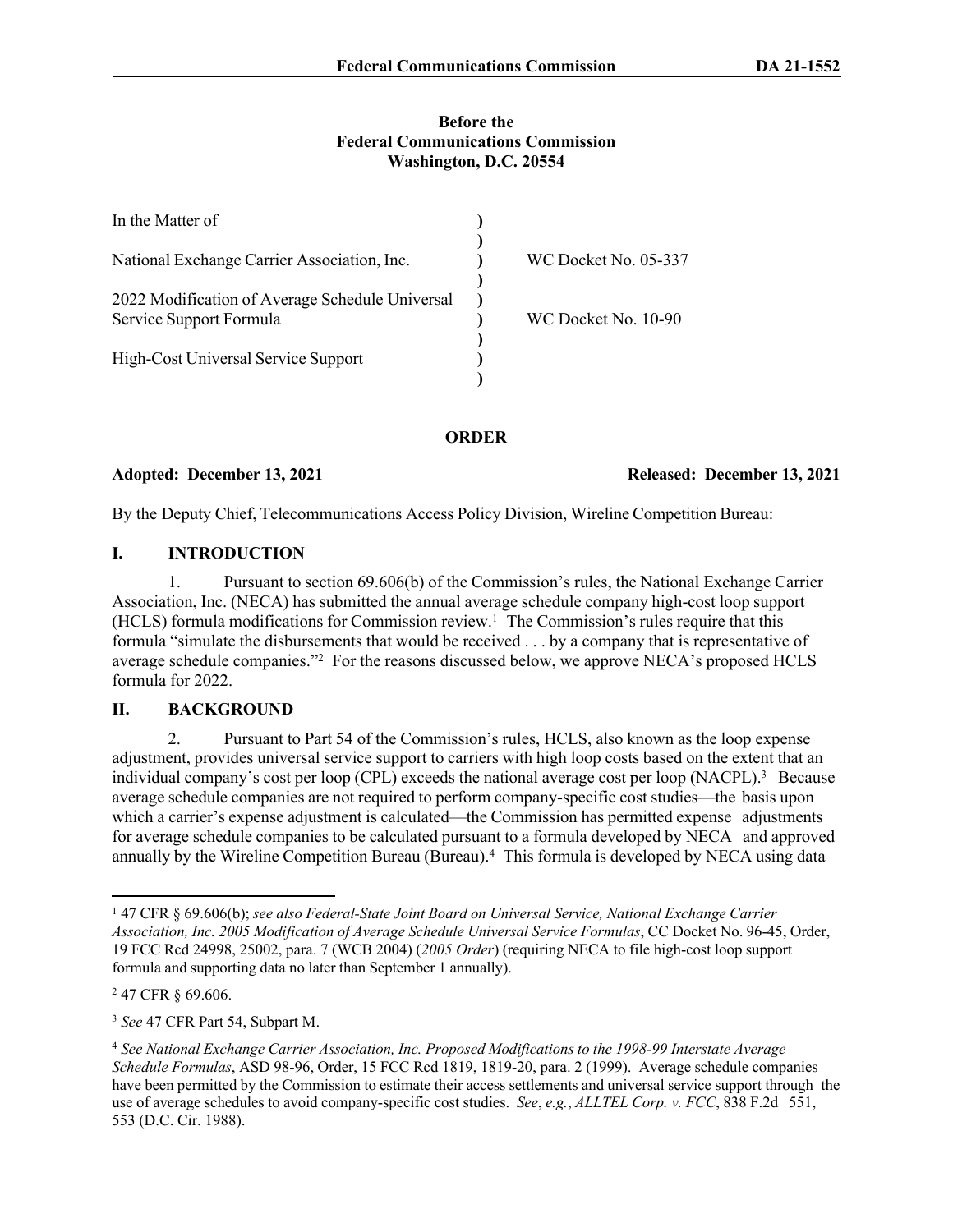from a sample group of average schedule carriers and similarly situated companies that file cost data (cost companies) in addition to data (access line and exchange information) obtained from the entire population of average schedule carriers. Average schedule companies that are participating in the NECA pools are required to report access line count data to NECA each month based on their billing of End User Common Line (EUCL) charges associated with basic local exchange service.<sup>5</sup> Once approved, the newly derived formula is used to determine support amounts for all average schedule carriers.

3. In December 2014, the Commission adopted a Report and Order that modified the way HCLS expense adjustments are calculated starting July 1, 2015. The targeted change to the former HCLS rule was designed to provide a more equitable distribution of HCLS among carriers by reducing support proportionally among all HCLS recipients to remain within the shrinking HCLS cap, instead of eliminating support altogether for some companies while preserving support for other companies.<sup>6</sup>

4. In March 2016, the Commission adopted the *Rate-of-Return Reform Order*, which among other things, prescribed a new rate of return to be phased in over a six-year period, beginning July 1, 2016, and adopted limits on operating expenses to be recovered through high-cost support.<sup>7</sup>

5. On August 27, 2021, NECA filed proposed modifications to the current HCLS formula for average schedule companies and requested that they take effect on January 1, 2022 and remain in effect through December 31, 2022.<sup>8</sup> The Bureau issued a public notice seeking comment on NECA's proposed formula.<sup>9</sup> No comments were received.

# **III. DISCUSSION**

6. Consistent with prior years, NECA proposes calculating 2022 HCLS payments for average schedule companies based on the relationship of CPL data of sample companies to values representing the number of loops per exchange (CPL calculations).<sup>10</sup> To estimate current year costs, NECA applies forecasted growth factors to data collected from sample average schedule carriers one and two years prior to the current year. NECA then applies cost allocation factors—developed from the cost studies of similarly situated cost companies—to the account balances of each sample average schedule company to estimate a CPL for each of the sample companies. Thereafter, NECA uses regression analyses to predict CPLs for all average schedule carriers. Each average schedule company's derived CPL is then used to calculate the HCLS support amount consistent with section 54.1310 of the

<sup>7</sup> *Connect America Fund et al.*, WC Docket No. 10-90 et al., Report and Order, Order and Order on Reconsideration and Further Notice of Proposed Rulemaking, 31 FCC Rcd 3087 (2016) (*Rate-of-Return Reform Order*).

<sup>8</sup> *See* NECA 2022 Filing.

<sup>9</sup> *See Comment Sought on the 2022 Modification of Average Schedule Company Universal Service High-Cost Loop Support Formula*, WC Docket Nos. 05-337 and 10-90, Public Notice, DA 21-1096 (WCB 2021).

<sup>5</sup> *See* 2022 NECA Modification of the Average Schedule Universal Service High-Cost Loop Support Formula, WC Docket No. 05-337, at 7 (filed Aug. 27, 2021) (NECA 2022 Filing).

<sup>6</sup> *See Connect America Fund et al.*, WC Docket No. 10-90 et al., Report and Order, 29 FCC Rcd 15644, 15680-84, paras. 102-114 (2014).

<sup>10</sup> *See* NECA 2022 Filing at 1-27; *see also, e.g.*, *National Exchange Carrier Association, Inc.; 2021 Modifications of Average Schedule Universal Service Support Formula; High-Cost Universal Service Support,* WC Docket No. 05- 337, Order, 35 FCC Rcd 14019, 14021, Para. 6 (WCB 2020) (*2021 Order*); *2020 Modifications of Average Schedule Universal Service Support Formula; High-Cost Universal Service Support,* WC Docket No. 05- 337, Order, 34 FCC Rcd 11205, 11207, Para. 6 (WCB 2019) (*2020 Order*)*; 2019 Modifications of Average Schedule Universal Service Support Formula; High-Cost Universal Service Support,* WC Docket No. 05- 337, Order, 33 FCC Rcd 12227, 12229, Para. 6 (WCB 2018) (*2019 Order*); *2018 Modification of Average Schedule Universal Service Support Formula; High-Cost Universal Service Support*, WC Docket No. 05-337, Order, 32 FCC Rcd 7654, 7656, para. 7 (WCB 2017) (*2018 Order*).